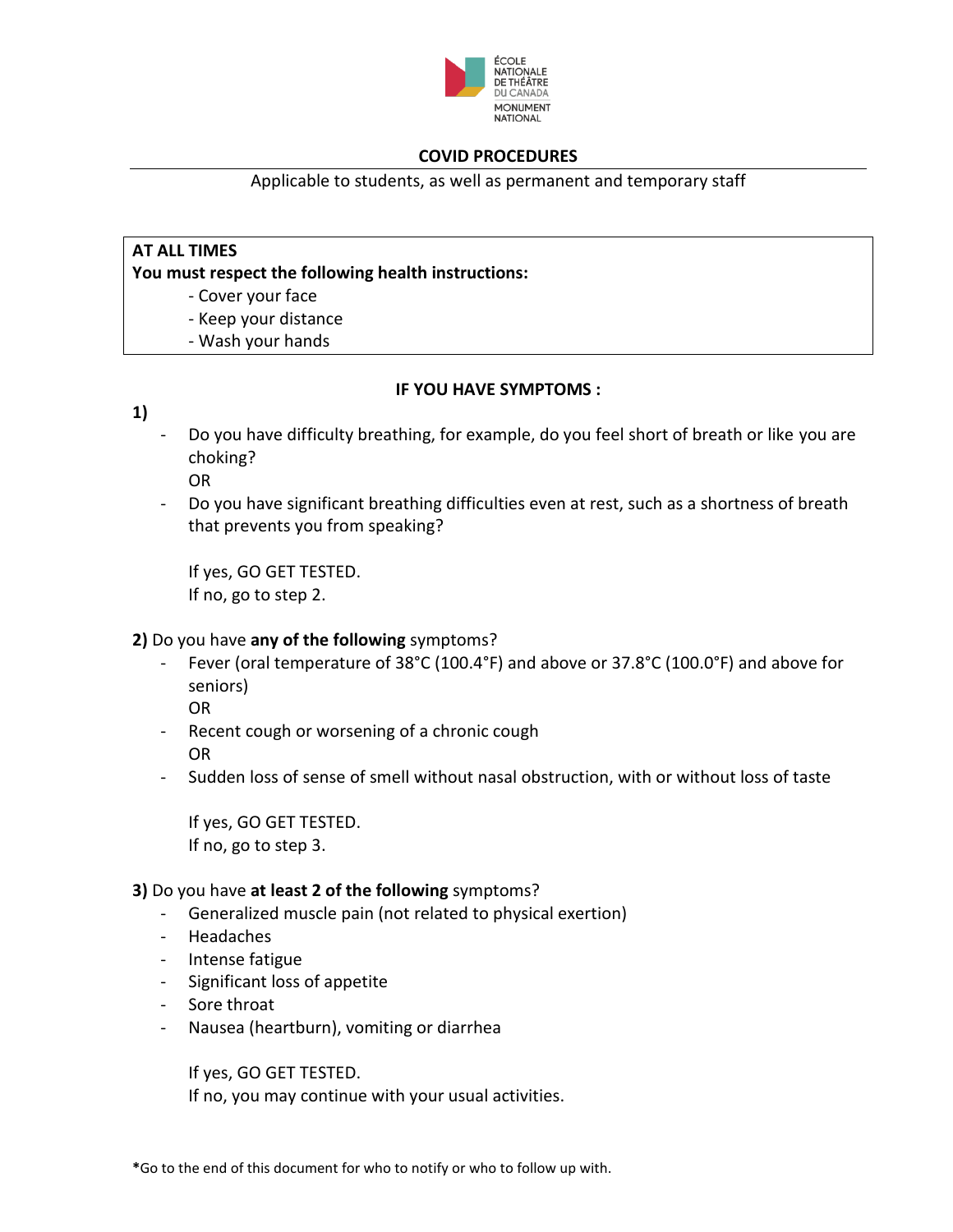

Applicable to students, as well as permanent and temporary staff

# **POSSIBLE SITUATIONS**

# **IF YOU HAVE ONLY 1 SYMPTOM :**

- Notify  $(...)^*$
- Isolate yourself. (Stay home.)
- After 24 hours, reassess:
	- o If your situation is stable, you can return to school.
	- o If your situation has worsened:
		- refer to steps 1-2-3
			- OR
		- Consult the self-assessment tool: <https://covid19.quebec.ca/surveys/cdd2/introduction> OR
		- Call the COVID line at 1-877-644-4545 (open M to F from 8AM to 6PM) Mention your history, your symptoms and, if necessary, they will give you an appointment for a screening.
		- Follow the recommendations received.
- Follow up with  $(...)^*$

# **IF YOU HAVE ONLY 2 SYMPTOMS :**

- Notify  $(...)^*$
- Isolate yourself. (Stay home.)
- Consult the self-assessment tool: <https://covid19.quebec.ca/surveys/cdd2/introduction> OR
- Call the COVID line at 1-877-644-4545 (open M to F from 8AM to 6PM) Mention your history, your symptoms and, if necessary, they will give you an appointment for a screening.
- Follow the recommendations received.
- Follow up with (...)\*

# **IF YOU HAVE ONLY 3 OR MORE SYMPTOMS :**

- $-$  Notify  $(...)^*$
- Isolate yourself. (Stay home.)
- GO GET TESTED.
- OR
- Call the COVID line at 1-877-644-4545 (open M to F from 8AM to 6PM) Mention your history, your symptoms and, if necessary, they will give you an appointment for a screening.
- Follow the recommendations received.
- Follow up with  $(...)^*$

**\***Go to the end of this document for who to notify or who to follow up with.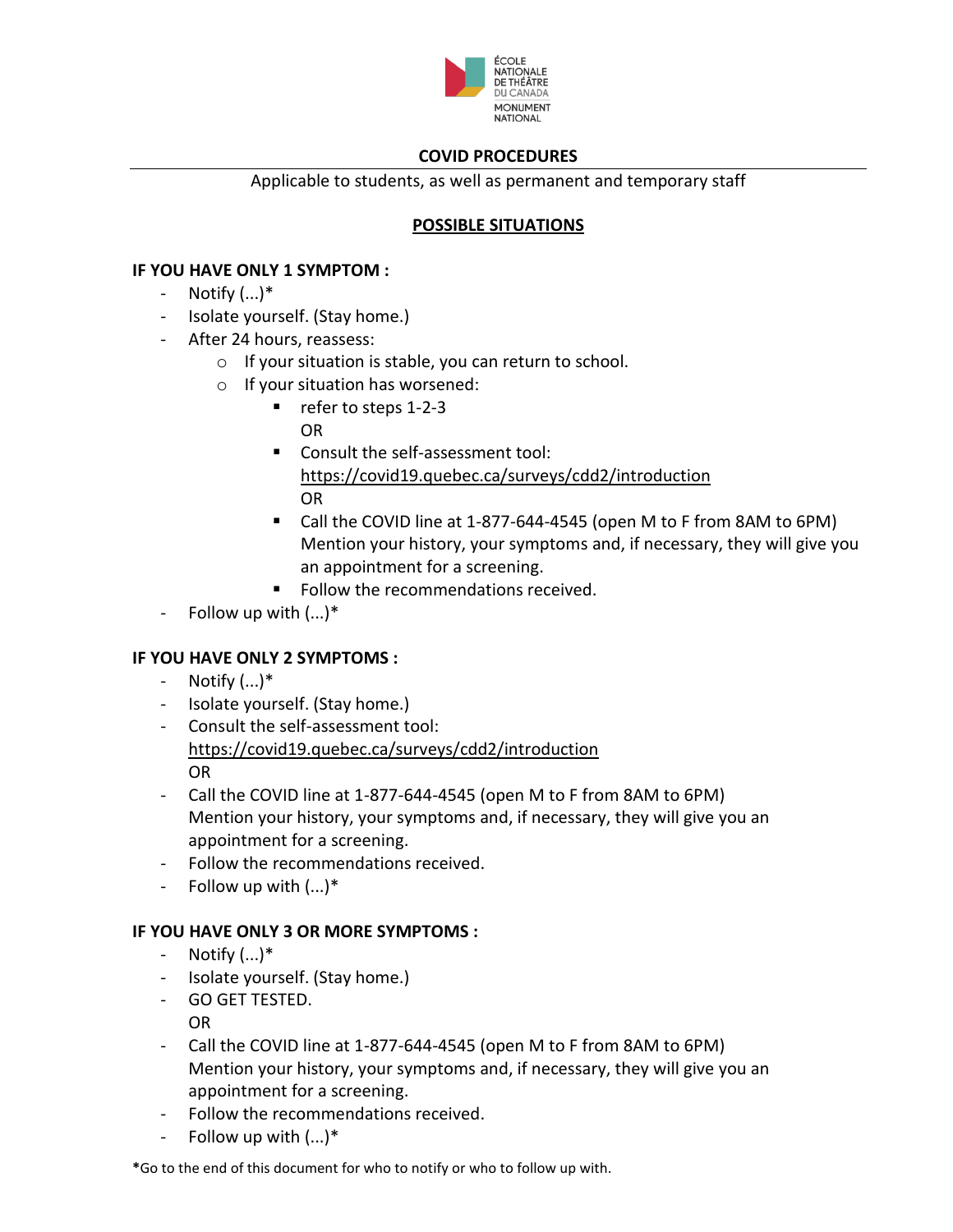

Applicable to students, as well as permanent and temporary staff

# **IF YOU ARE WAITING FOR A SCREENING RESULT :**

- Notify  $(...)^*$
- Isolate yourself. (Stay at home.) **Until you get the result.**
- Follow the recommendations received.

# **WHEN YOU RECEIVE A SCREENING RESULT (+ OR - ) :**

- $-$  Notify  $(...)^*$
- Follow the recommendations received.

### **IF YOU HAVE BEEN IN CONTACT WITH SOMEONE WHO HAS SYMPTOMS :**

(e.g. your child, a parent, roommate, classmate, etc.)

- Notify (...)\*
- Isolate yourself. (Stay home.)
- After 24 hours, reassess:
	- o If your situation is stable, you can return to school.
	- o If your situation has worsened:
		- refer to steps 1-2-3
			- OR
		- Consult the self-assessment tool: <https://covid19.quebec.ca/surveys/cdd2/introduction> OR
		- Call the COVID line at 1-877-644-4545 (open M to F from 8AM to 6PM) Mention your history, your symptoms and, if necessary, they will give you an appointment for a screening.
- Follow up with (...)\*
- Follow the recommendations received.

# **IF YOU HAVE BEEN IN CONTACT WITH SOMEONE WHO IS WAITING FOR RESULTS :**

- Notify (...)\*
- Isolate yourself. (Stay at home.) **Until you get the result from this person.**
- Follow the recommendations received.

# **IF YOU HAVE BEEN IN CONTACT WITH SOMEONE WHO HAS TESTED POSITIVE :**

- $-$  Notify  $(...)^*$
- GO GET TESTED.
- Isolate yourself. (Stay at home.) **For 14 days.**
- Follow the recommendations received.